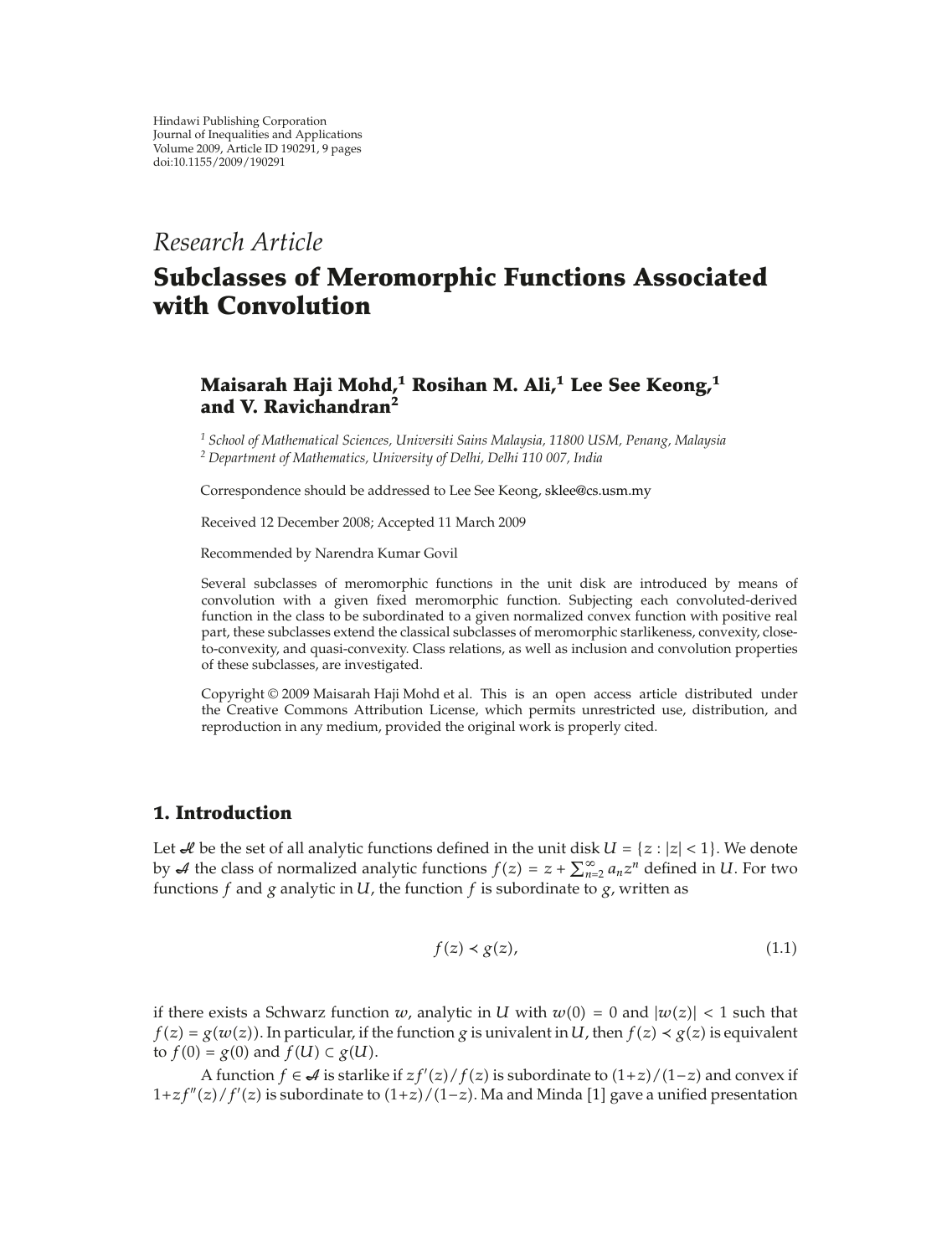of these classes and introduced the classes

$$
S^*(h) = \left\{ f \in \mathcal{A} \mid \frac{zf'(z)}{f(z)} < h(z) \right\},
$$
\n
$$
C(h) = \left\{ f \in \mathcal{A} \mid 1 + \frac{zf''(z)}{f'(z)} < h(z) \right\},
$$
\n
$$
(1.2)
$$

where *h* is an analytic function with positive real part,  $h(0) = 1$ , and *h* maps the unit disk *U* onto a region starlike with respect to 1 onto a region starlike with respect to 1.

The convolution or the Hadamard product of two analytic functions  $f(z) = z + z^n$  and  $g(z) = z + \nabla^{\infty} - h z^n$  is given by  $\sum_{n=2}^{\infty} a_n z^n$  and  $g(z) = z + \sum_{n=2}^{\infty} b_n z^n$  is given by

$$
(f * g)(z) = \sum_{n=1}^{\infty} a_n b_n z^n.
$$
 (1.3)

In term of convolution, a function *f* is starlike if  $f * (z/(1 - z))$  is starlike, and convex if  $f * (z/(1-z)^2)$  is starlike. These ideas led to the study of the class of all functions *f* such that  $f * a$  is starlike for some fixed function  $a$  in A. In this direction, Shannua [2] introduced *f* ∗ *g* is starlike for some fixed function *g* in  $\mathcal{A}$ . In this direction, Shanmugam [2] introduced and investigated various subclasses of analytic functions by using the convex hull method 3– 5] and the method of differential subordination. Ravichandran [6] introduced certain classes of analytic functions with respect to *n*-ply symmetric points, conjugate points, and symmetric conjugate points, and also discussed their convolution properties. Some other related studies were also made in [7-9], and more recently by Shamani et al. [10].

Let <sup>M</sup> denote the class of meromorphic functions *f* of the form

$$
f(z) = \frac{1}{z} + \sum_{n=0}^{\infty} a_n z^n,
$$
\n(1.4)

which are analytic and univalent in the punctured unit disk  $U^* = \{z : 0 < |z| < 1\}$ .<br>For  $0 \le \alpha \le 1$ , we recall that the classes of moromorphic starlike moromorphic convex For  $0 \le \alpha < 1$ , we recall that the classes of meromorphic starlike, meromorphic convex, meromorphic close-to-convex, meromorphic *γ*-convex (Mocanu sense), and meromorphic quasi-convex functions of order *α*, denoted by <sup>M</sup>*s*, <sup>M</sup>*k*, <sup>M</sup>*c*, <sup>M</sup>*<sup>k</sup> γ ,* and <sup>M</sup>*q,* respectively, are defined by

$$
\mathcal{M}^{s} = \left\{ f \in \mathcal{M} \middle| -\mathfrak{R} \frac{zf'(z)}{f(z)} > \alpha \right\},
$$
\n
$$
\mathcal{M}^{k} = \left\{ f \in \mathcal{M} \middle| -\mathfrak{R} \left( 1 + \frac{zf''(z)}{f'(z)} \right) > \alpha \right\},
$$
\n
$$
\mathcal{M}^{c} = \left\{ f \in \mathcal{M} \middle| -\mathfrak{R} \frac{zf'(z)}{g(z)} > \alpha, g \in \mathcal{M}^{s} \right\},
$$
\n
$$
\mathcal{M}_{\gamma}^{k} = \left\{ f \in \mathcal{M} \middle| -\mathfrak{R} \left[ (1 - \gamma) \frac{zf'(z)}{f(z)} + \gamma \left( 1 + \frac{zf''(z)}{f'(z)} \right) \right] > \alpha \right\},
$$
\n
$$
\mathcal{M}^{q} = \left\{ f \in \mathcal{M} \middle| -\mathfrak{R} \frac{\left[ zf'(z)\right]'}{g'(z)} > \alpha, g \in \mathcal{M}^{k} \right\}.
$$
\n(1.5)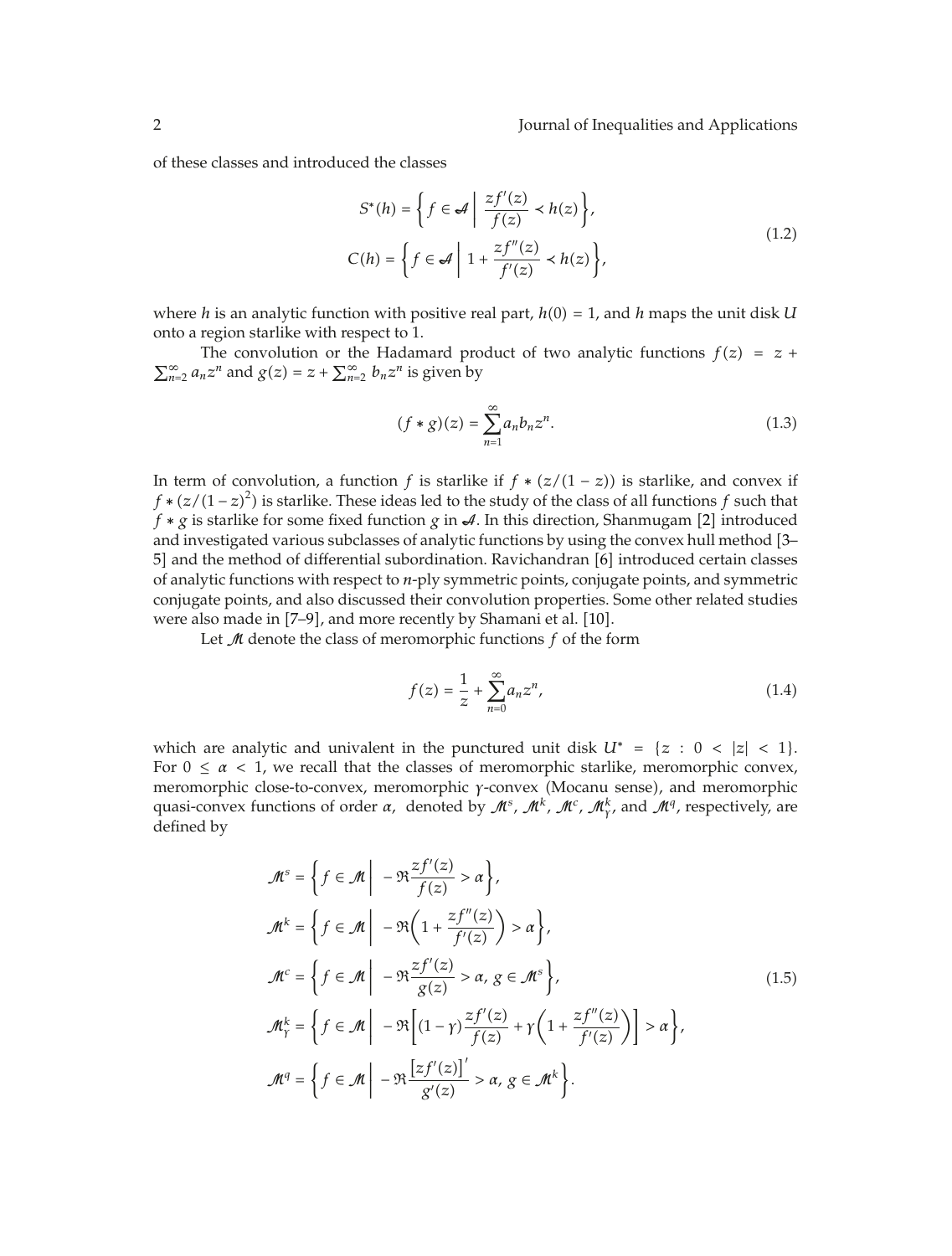The convolution of two meromorphic functions *f* and *g*, where *f* is given by (1.4) and  $g(z) = 1/z + \sum_{n=0}^{\infty} h^{-n}$  is given by  $1/z + \sum_{n=0}^{\infty} b_n z^n$ , is given by

$$
(f * g)(z) = \frac{1}{z} + \sum_{n=0}^{\infty} a_n b_n z^n.
$$
 (1.6)

Motivated by the investigation of Shanmugam  $[2]$ , Ravichandran  $[6]$ , and Ali et al. 7, 11, several subclasses of meromorphic functions defined by means of convolution with a given fixed meromorphic function are introduced in Section 2. These new subclasses extend the classical classes of meromorphic starlike, convex, close-to-convex, *γ*-convex, and quasi-convex functions given in 1.5. Section 3 is devoted to the investigation of the class relations as well as inclusion and convolution properties of these newly defined classes.

We will need the following definition and results to prove our main results.

Let  $S^*(\alpha)$  denote the class of starlike functions of order  $\alpha$ . The class  $R_\alpha$  of prestarlike functions of order  $\alpha$  is defined by

$$
R_{\alpha} = \left\{ f \in \mathcal{A} \mid f * \frac{z}{(1-z)^{2-2\alpha}} \in S^*(\alpha) \right\}
$$
 (1.7)

for *α <* 1, and

$$
R_1 = \left\{ f \in \mathcal{A} \mid \Re \frac{f(z)}{z} > \frac{1}{2} \right\}.
$$
 (1.8)

**Theorem 1.1** (see [12, Theorem 2.4]). Let  $\alpha \leq 1$ ,  $f \in \mathcal{R}_{\alpha}$ , and  $g \in S^*(\alpha)$ . Then, for any analytic *function*  $H \in \mathcal{H}(U)$ ,

$$
\frac{f * Hg}{f * g}(U) \subset \overline{\text{co}}(H(U)),\tag{1.9}
$$

*where*  $\overline{co}(H(U))$  *denotes the closed convex hull of*  $H(U)$ *.* 

**Theorem 1.2** (see [13]). Let *h be convex in U* and  $\beta$ ,  $\gamma \in \mathbb{C}$  *with*  $\Re(\beta h(z) + \gamma) > 0$ . If  $p$  *is analytic in*  $U$  *with*  $p(0) = h(0)$ *, then* 

$$
p(z) + \frac{zp'(z)}{\beta p(z) + \gamma} < h(z) \quad \text{implies } p(z) < h(z). \tag{1.10}
$$

### **2. Definitions**

In this section, various subclasses of  $M$  are defined by means of convolution and subordination. Let *g* be a fixed function in  $\mathcal{M}$ , and let *h* be a convex univalent function with positive real part in  $U$  and  $h(0) = 1$ .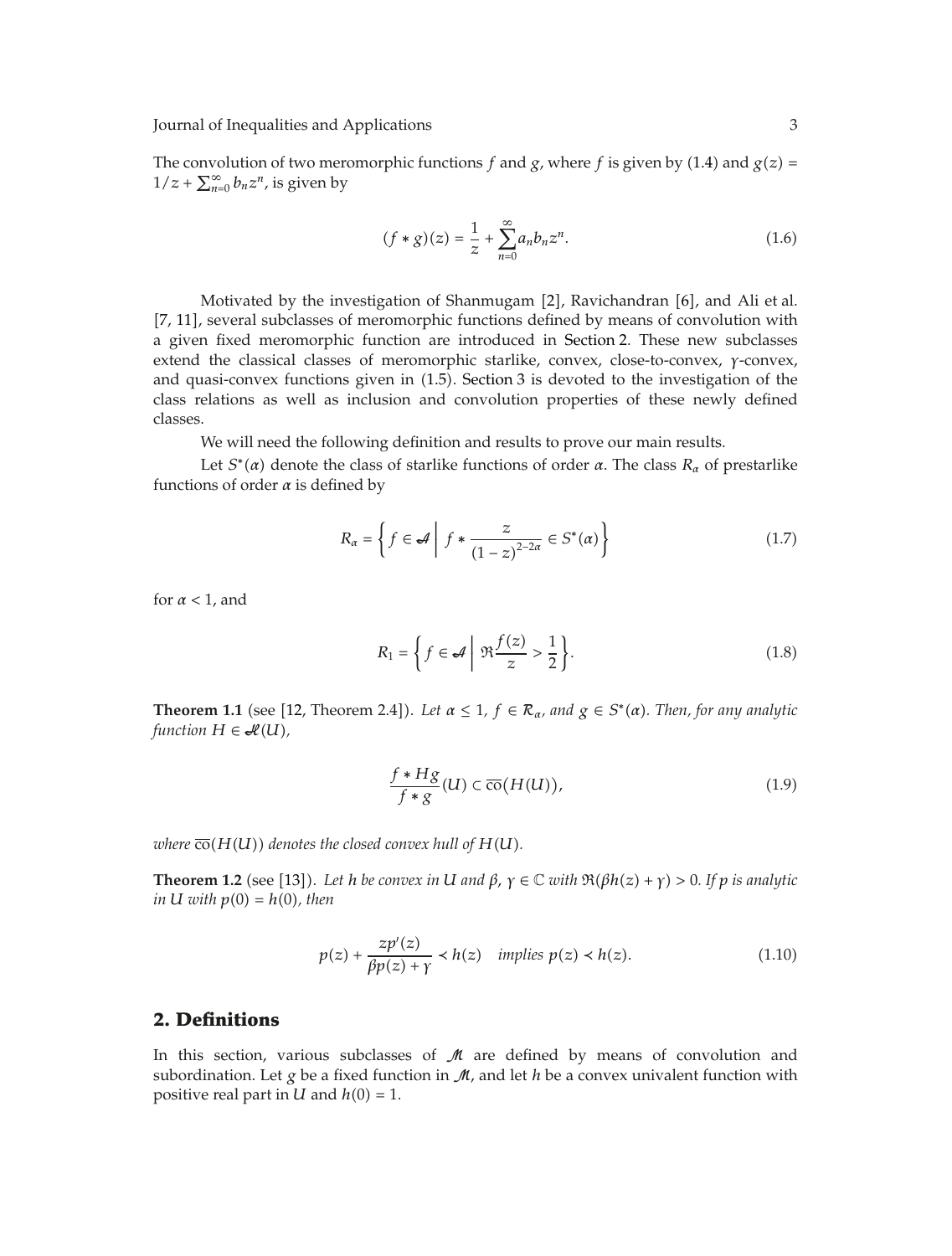*Definition 2.1.* The class  $\mathcal{M}_g^s(h)$  consists of functions  $f \in \mathcal{M}$  satisfying  $(g * f)(z) \neq 0$  in  $U^*$  and the subordination the subordination

$$
-\frac{z(g*f)'(z)}{(g*f)(z)} \prec h(z).
$$
 (2.1)

*Remark 2.2.* If  $g(z) = 1/z + 1/(1-z)$ , then  $\mathcal{M}_g^s(h)$  coincides with  $\mathcal{M}^s(h)$ , where

$$
\mathcal{M}^s(h) = \left\{ f \in \mathcal{M} \middle| \ -\frac{zf'(z)}{f(z)} < h(z) \right\}.\tag{2.2}
$$

*Definition 2.3.* The class  $\mathcal{M}_{g}^{k}(h)$  consists of functions  $f \in \mathcal{M}$  satisfying  $(g * f)'(z) \neq 0$  in  $U^*$  and the subordination the subordination

$$
-\left\{1+\frac{z(g*f)''(z)}{(g*f)'(z)}\right\} < h(z). \tag{2.3}
$$

*Definition 2.4.* The class  $\mathcal{M}_g^c(h)$  consists of functions  $f \in \mathcal{M}$  such that  $(g * \psi)(z) \neq 0$  in  $U^*$  for some  $u \in \mathcal{M}^s(h)$  and satisfying the subordination some  $\psi \in \mathcal{M}_{g}^{s}(h)$  and satisfying the subordination

$$
-\frac{z(g*f)'(z)}{(g*\psi)(z)} \prec h(z).
$$
 (2.4)

*Definition 2.5.* For *γ* real, the class  $\mathcal{M}_{g,r}^k(h)$  consists of functions  $f \in \mathcal{M}$  satisfying  $(g * f)(z) \neq 0$ ,  $(g * f)'(z) \neq 0$  in  $H^*$  and the subordination  $(g * f)'(z) \neq 0$  in  $U^*$  and the subordination

$$
-\left\{\gamma\left(1+\frac{z(g*f)''(z)}{(g*f)'(z)}\right)+(1-\gamma)\left(\frac{z(g*f)'(z)}{(g*f)(z)}\right)\right\} < h(z). \tag{2.5}
$$

*Definition 2.6.* The class  $\mathcal{M}_g^d(h)$  consists of functions  $f \in \mathcal{M}$  such that  $(g * \varphi)'(z) \neq 0$  in  $U^*$  for some  $\varphi \in \mathcal{M}^k(h)$  and satisfying the subordination some  $\varphi \in \mathcal{M}_g^k(h)$  and satisfying the subordination

$$
\frac{[-z(g * f)'(z)]'}{(g * \varphi)'(z)} \prec h(z).
$$
 (2.6)

#### **3. Main Results**

This section is devoted to the investigation of class relations as well as inclusion and convolution properties of the new subclasses given in Section 2.

**Theorem 3.1.** *Let h be a convex univalent function satisfying*  $\Re h(z) < 2 - \alpha$ ,  $0 \le \alpha < 1$ , and  $g \in M$ with  $z^2g \in R_{\alpha}$ . If  $f \in \mathcal{M}^s(h)$ , then  $f \in \mathcal{M}^s_g(h)$ . Equivalently, if  $f \in \mathcal{M}^s(h)$ , then  $g * f \in \mathcal{M}^s(h)$ .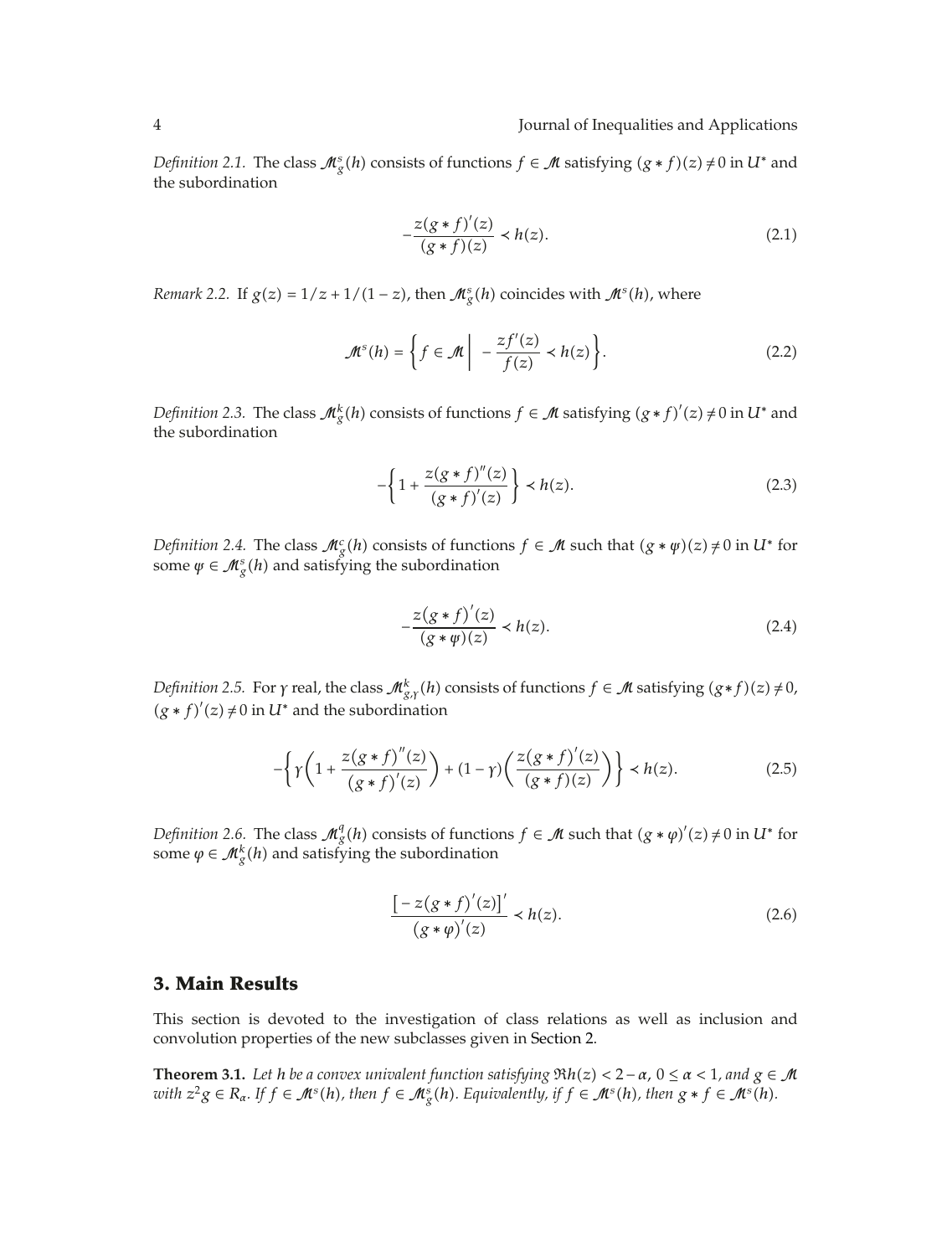*Proof.* Define the function *F* by

$$
F(z) = -\frac{zf'(z)}{f(z)}.
$$
\n(3.1)

For  $f \in \mathcal{M}^s(h)$ , it follows that

$$
-\Re\left\{\frac{zf'(z)}{f(z)}\right\} < 2 - \alpha,\tag{3.2}
$$

and therefore,

$$
\Re\left\{\frac{z(z^2f)'(z)}{z^2f(z)}\right\} > \alpha.
$$
\n(3.3)

Hence  $z^2 f \in S^*(\alpha)$ . A computation shows that

$$
-\frac{z(g*f)'(z)}{(g*f)(z)} = \frac{(g*-zf')(z)}{(g*f)(z)} = \frac{(g*fF)(z)}{(g*f)(z)} = \frac{(z^2g*z^2fF)(z)}{(z^2g*z^2f)(z)}.
$$
(3.4)

Theorem 1.1 yields

$$
-\frac{z(g*f)'(z)}{(g*f)(z)} = \frac{(z^2g*z^2fF)(z)}{(z^2g*z^2f)(z)} \in \overline{\text{co}}(F(U)),\tag{3.5}
$$

and because  $F(z) \prec h(z)$ , it follows that

$$
-\frac{z(g*f)'(z)}{(g*f)(z)} \prec h(z).
$$
\n(3.6)

**Theorem 3.2.** *The function*  $f \in M_g^k(h)$  *if and only if*  $-zf' \in M_g^s(h)$ *.* 

*Proof.* The results follow from the equivalence relations

$$
-\left(1+\frac{z(g*f)''(z)}{(g*f)'(z)}\right) \prec h(z) \Longleftrightarrow -\frac{(z(g*f)'(z))'}{(g*f)'(z)} \prec h(z) \Longleftrightarrow -\frac{z(g*-zf')'(z)}{(g*-zf')(z)} \prec h(z).
$$
\n(3.7)

**Theorem 3.3.** Let *h be a convex univalent function satisfying*  $\Re h(z) < 2 - \alpha$ ,  $0 \le \alpha < 1$ , and  $\phi \in M$ <br>zwith  $z^2 \phi \in R$ . If  $f \in M^s(h)$ , then  $\phi * f \in M^s(h)$ . *with*  $z^2\phi \in R_\alpha$ . If  $f \in M_g^s(h)$ , then  $\phi * f \in M_g^s(h)$ .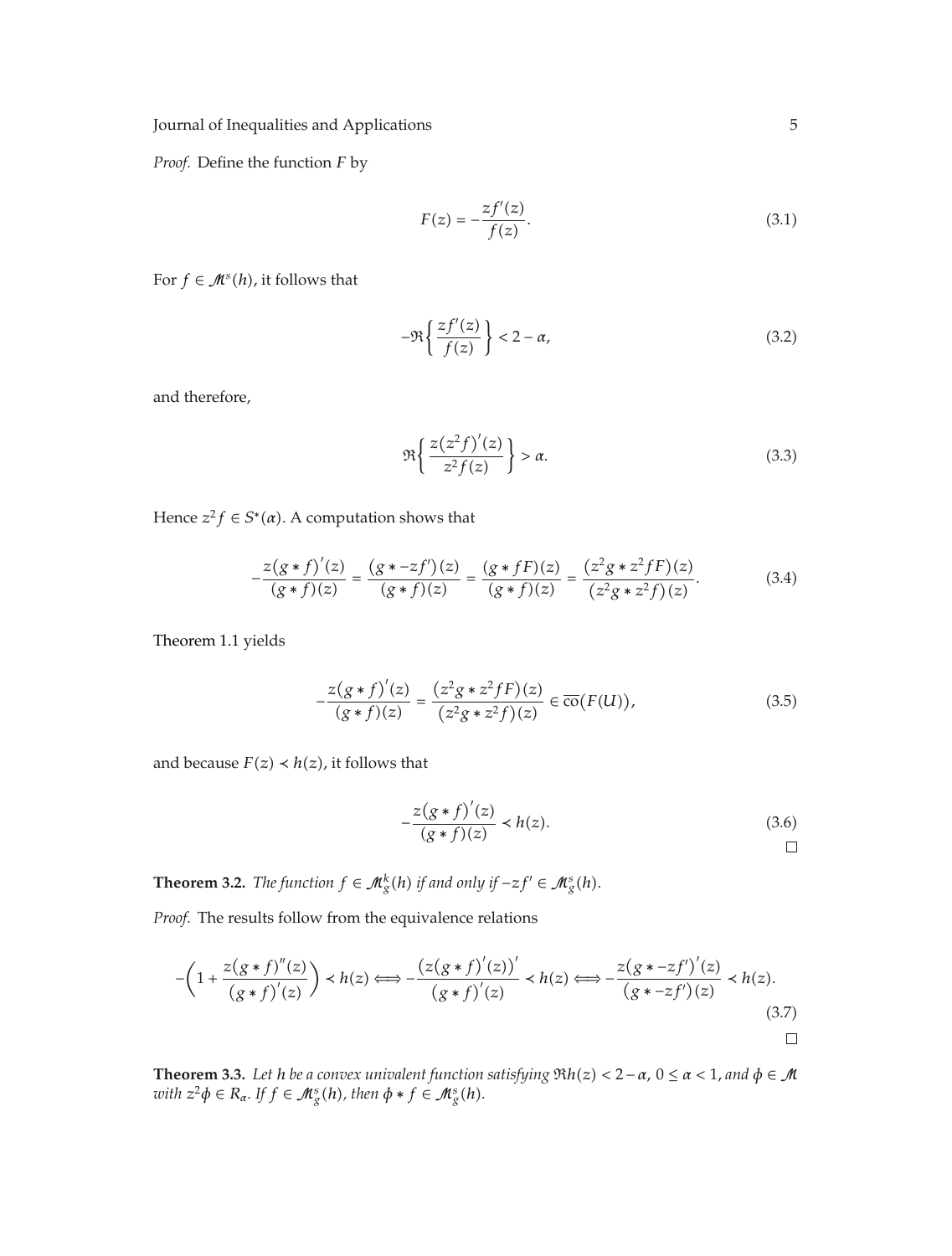*Proof.* Since  $f \in M_g^s(h)$ , it follows that

$$
-\Re\left\{\frac{z(g*f)'(z)}{(g*f)(z)}\right\} < 2 - \alpha,\tag{3.8}
$$

and thus

$$
\Re\left\{\frac{z(z^2(g*f))'(z)}{z^2(g*f)(z)}\right\} > \alpha.
$$
\n(3.9)

Let

$$
P(z) = -\frac{z(g*f)'(z)}{(g*f)(z)}.
$$
\n(3.10)

A similar computation as in the proof of Theorem 3.1 yields

$$
-\frac{z(\phi * g * f)'(z)}{(\phi * g * f)(z)} = \frac{z^2 \phi(z) * z^2 (g * f)(z) P(z)}{z^2 \phi(z) * z^2 (g * f)(z)}.
$$
(3.11)

Inequality (3.9) shows that  $z^2(g * f) \in S^*(\alpha)$ . Therefore Theorem 1.1 yields

$$
-\frac{z(\phi * g * f)'(z)}{(\phi * g * f)(z)} \prec h(z),\tag{3.12}
$$

hence  $\phi * f \in \mathcal{M}_g^s(h)$ .

**Corollary 3.4.**  $\mathcal{M}_{g}^{s}(h) \subset \mathcal{M}_{\phi *g}^{s}(h)$  under the conditions of Theorem 3.3.

*Proof.* The proof follows from  $(3.12)$ .

In particular, when  $g(z) = 1/z + 1/(1 - z)$ , the following corollary is obtained.

**Corollary 3.5.** Let *h* and  $\phi$  satisfy the conditions of Theorem 3.3. If  $f \in \mathcal{M}^s(h)$ , then  $f \in \mathcal{M}^s_{\phi}(h)$ .

**Theorem 3.6.** Let *h* and  $\phi$  satisfy the conditions of Theorem 3.3. If  $f \in M_g^k(h)$ , then  $\phi * f \in M_g^k(h)$ .<br>Favoratively defined by  $g(k) = g(k)$  $E$ *quivalently*  $\mathcal{M}_{g}^{k}(h) \subset \mathcal{M}_{\phi *g}^{k}(h)$ .

*Proof.* If *f* ∈  $\mathcal{M}_{g}^{k}(h)$ , it follows from Theorem 3.2 that  $-zf' \in \mathcal{M}_{g}^{s}(h)$ . Theorem 3.3 shows that  $\phi * (-zf') = -z(\phi * f)' \in \mathcal{M}_g^s(h)$ . Hence  $\phi * f \in \mathcal{M}_g^k(h)$ .

**Theorem 3.7.** *Under the conditions of Theorem 3.3, if*  $f \in M_g^c(h)$  *with respect to*  $\psi \in M_g^s(h)$ *, then*  $\phi * f \in M_c^c(h)$  *zuith respect to*  $\phi * g$  *is (b)*  $\phi * f \in \mathcal{M}_g^c(h)$  with respect to  $\phi * \psi \in \mathcal{M}_g^s(h)$ .

*Proof.* Theorem 3.3 shows that  $\phi * \psi \in M_g^s(h)$ . Since  $\psi \in M_g^s(h)$ , (3.9) yields  $z^2(g * \psi) \in S^*(\alpha)$ .

 $\Box$ 

 $\Box$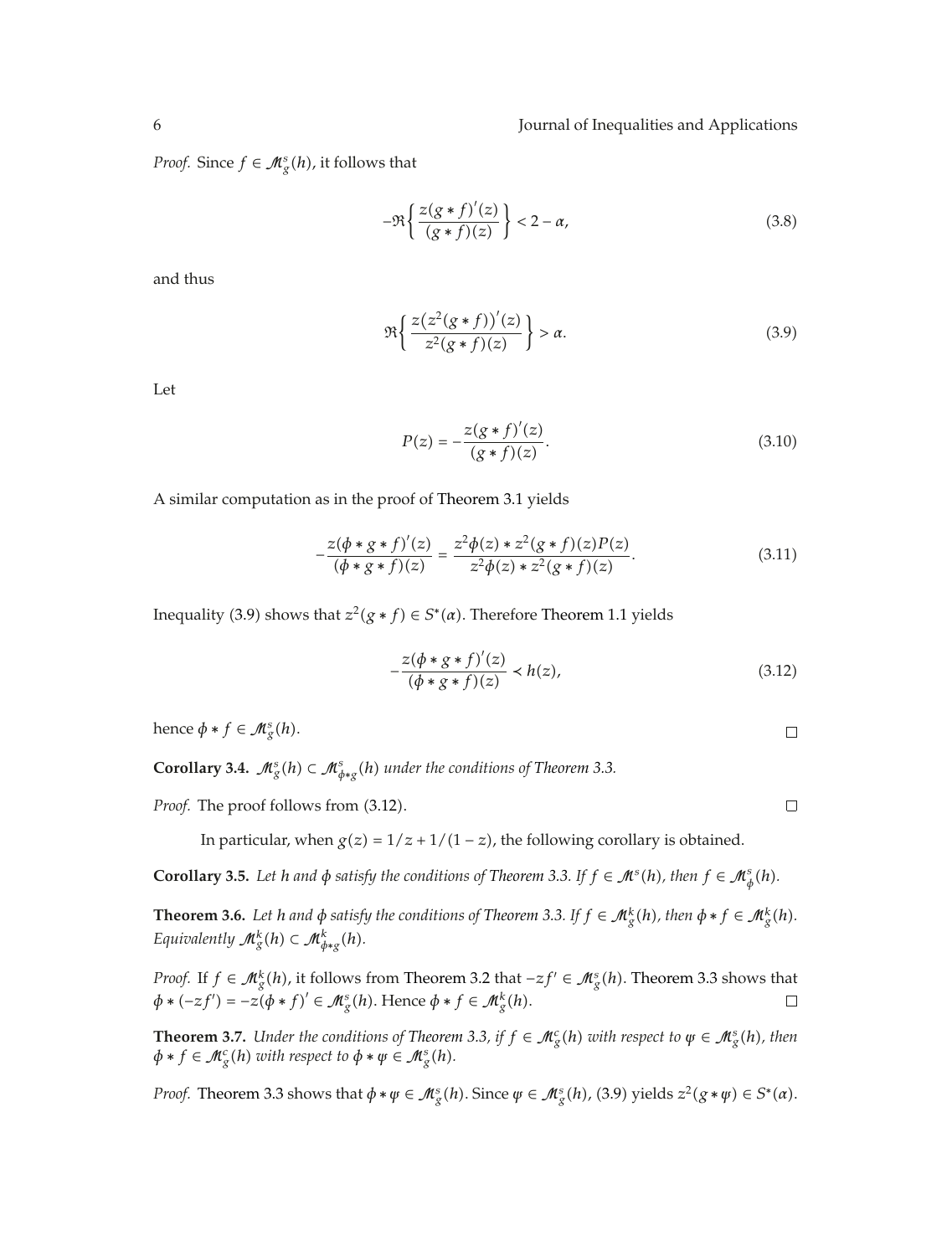Let the function *G* be defined by

$$
G(z) = -\frac{z(g*f)'(z)}{(g*\psi)(z)}.
$$
\n(3.13)

A similar computation as in the proof of Theorem 3.1 yields

$$
-\frac{z(\phi * g * f)'(z)}{(\phi * g * \psi)(z)} = \frac{z^2 \phi(z) * z^2 (g * \psi)(z) G(z)}{z^2 \phi(z) * z^2 (g * \psi)(z)}.
$$
(3.14)

Since  $z^2\phi \in R_\alpha$  and  $z^2(g * \psi) \in S^*(\alpha)$ , it follows from Theorem 1.1 that

$$
-\frac{z(\phi * g * f)'(z)}{(\phi * g * \psi)(z)} \prec h(z).
$$
 (3.15)

Thus  $\phi * f \in \mathcal{M}_g^c(h)$  with respect to  $\phi * \psi$ .

 $\Box$ 

**Corollary 3.8.**  $\mathcal{M}_{g}^{c}(h) \subset \mathcal{M}_{\phi *g}^{c}(h)$  under the assumptions of Theorem 3.3.

*Proof.* The subordination (3.15) shows that  $f \in \mathcal{M}_{\phi *g}^c(h)$ .  $\Box$ 

**Theorem 3.9.** *Let*  $\Re(\gamma h(z)) < 0$ *. Then* 

(i)  $\mathcal{M}_{g,\gamma}^k(h) \subset \mathcal{M}_g^s(h)$ , (ii)  $\mathcal{M}_{g,\gamma}^k(h) \subset \mathcal{M}_{g,\beta}^k(h)$  for  $\gamma < \beta \leq 0$ .

*Proof.* Define the function *P* by

$$
P(z) = -\frac{z(g * f)'(z)}{(g * f)(z)}
$$
(3.16)

and the function  $J_g(\gamma; f)$  by

$$
J_g(\gamma; f)(z) = -\left\{\gamma\left(1 + \frac{z(g*f)''(z)}{(g*f)'(z)}\right) + (1-\gamma)\left(\frac{z(g*f)'(z)}{(g*f)(z)}\right)\right\}.
$$
 (3.17)

For  $f \in M_{g,r}^k(h)$ , it follows that  $J_g(\gamma; f)(z) \prec h(z)$ . Note also that

$$
J_g(\gamma; f)(z) = P(z) - \frac{\gamma z P'(z)}{P(z)}.
$$
\n(3.18)

*(i)* Since  $\Re(\gamma h(z)) < 0$  and

$$
P(z) - \frac{\gamma z P'(z)}{P(z)} < h(z). \tag{3.19}
$$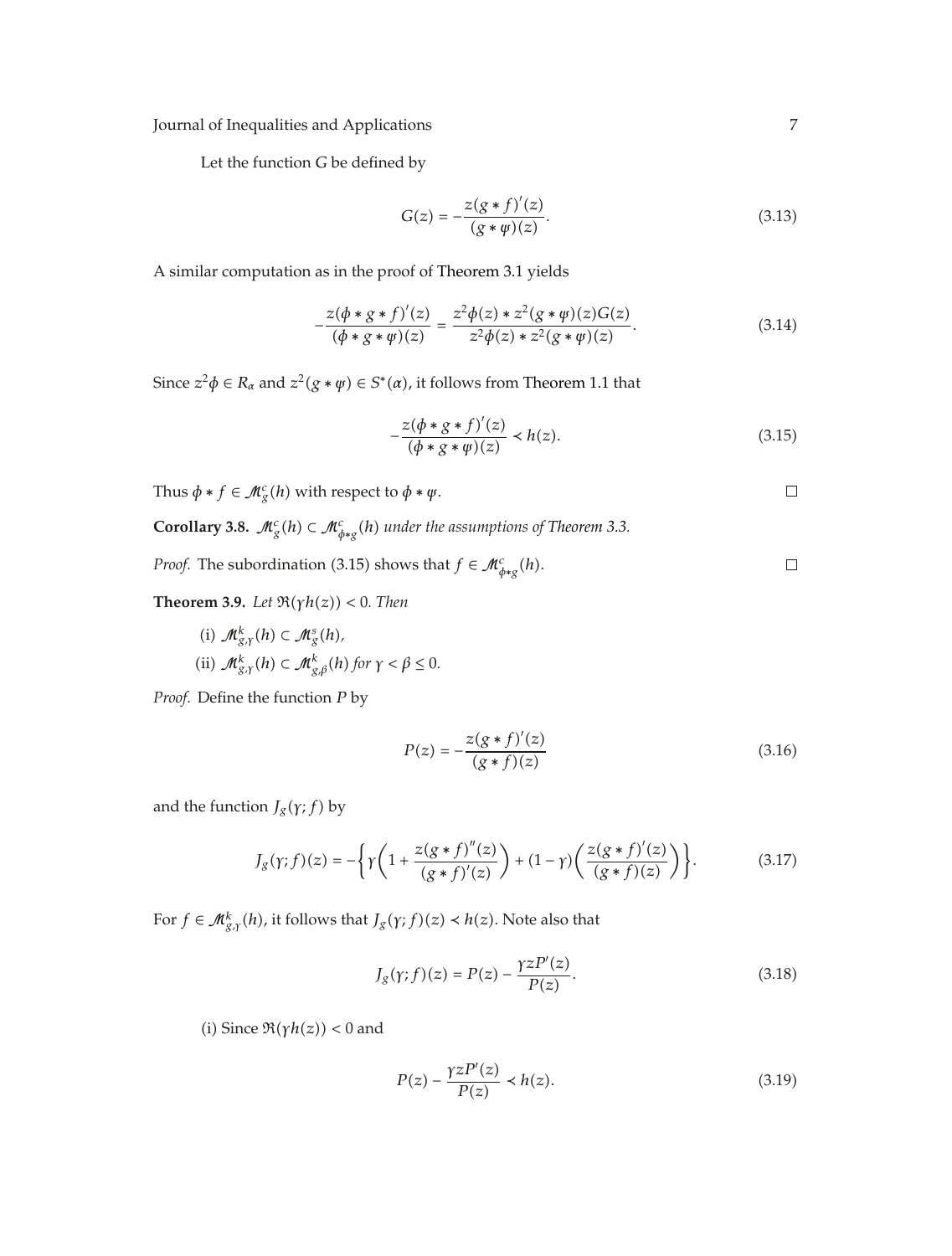Theorem 1.2 yields  $P(z) \prec h(z)$ . Hence  $f \in M_g^s(h)$ .<br>(ii) Observe that (ii) Observe that

$$
J_g(\beta; f)(z) = -\left\{\beta \left(1 + \frac{z(g * f)''(z)}{(g * f)'(z)}\right) + (1 - \beta) \left(\frac{z(g * f)'(z)}{(g * f)(z)}\right)\right\}
$$
  
=  $\left(1 - \frac{\beta}{\gamma}\right) P(z) + \frac{\beta}{\gamma} J_g(\gamma; f)(z).$  (3.20)

Furthermore  $J_g(\gamma; f)(z) \prec h(z)$  and  $P(z) \prec h(z)$  from (i). Since  $0 \prec \beta/\gamma < 1$  and  $h(U)$  is<br>convex we deduce that  $I_g(\beta; f)(z) \in h(U)$ . Therefore,  $I_g(\beta; f)(z) \prec h(z)$ convex, we deduce that  $J_g(\beta; f)(z) \in h(U)$ . Therefore,  $J_g(\beta; f)(z) \prec h(z)$ .

**Corollary 3.10.** *The class*  $\mathcal{M}_{g}^{k}(h)$  *is a subset of the class*  $\mathcal{M}_{g}^{q}(h)$ *.* 

 $\Box$ 

**Theorem 3.11.** *The function*  $f \in M_g^q(h)$  *if and only if*  $-zf' \in M_g^c(h)$ *.* 

*Proof.* The proof follows from the definition of the classes by taking  $f = \varphi$ .

*Proof.* If  $f \in M_g^q(h)$ , then there exists  $\varphi \in M_g^k(h)$  such that

$$
\frac{[-z(g * f)'(z)]'}{(g * \varphi)'(z)} \prec h(z).
$$
 (3.21)

Also,

$$
\frac{-z(g \cdot z f')'(z)}{(g \cdot z \cdot z \varphi')(z)} = \frac{\left[-z(g \cdot f)'(z)\right]'}{(g \cdot \varphi)'(z)} \prec h(z). \tag{3.22}
$$

Since  $\varphi \in M_g^k(h)$ , by Theorem 3.2 ,  $-z\varphi' \in M_g^s(h)$ . Hence  $-zf' \in M_g^c(h)$ .<br>Conversely if  $-zf' \in M_g^c(h)$ , then Conversely, if  $-zf' \in M_g^c(h)$ , then

$$
-\frac{z(g * -zf')'(z)}{(g * \varphi_1)(z)} \prec h(z)
$$
\n(3.23)

for some  $\varphi_1 \in \mathcal{M}_g^s(h)$ . Let  $\varphi \in \mathcal{M}_g^k(h)$  be such that  $-z\varphi' = \varphi_1 \in \mathcal{M}_g^s(h)$ . The proof is completed by observing that by observing that

$$
\frac{[-z(g*f)'(z)]'}{(g*\varphi)'(z)} = -\frac{z(g*-zf')'(z)}{(g*-z\varphi')(z)} \prec h(z).
$$
\n(3.24)

**Corollary 3.12.** Let h and  $\phi$  satisfy the conditions of Theorem 3.3. If  $f \in M_g^q(h)$ , then  $\phi * f \in M_g^q(h)$ .

*Proof.* If  $f \in M_g^q(h)$ , Theorem 3.11 gives  $-zf' \in M_g^c(h)$ . Theorem 3.7 next gives  $\phi * (-zf') =$  $-z(\phi * f)' \in M_g^c(h)$ . Thus, Theorem 3.11 yields  $\phi * f \in M_g^q(h)$ .  $\Box$